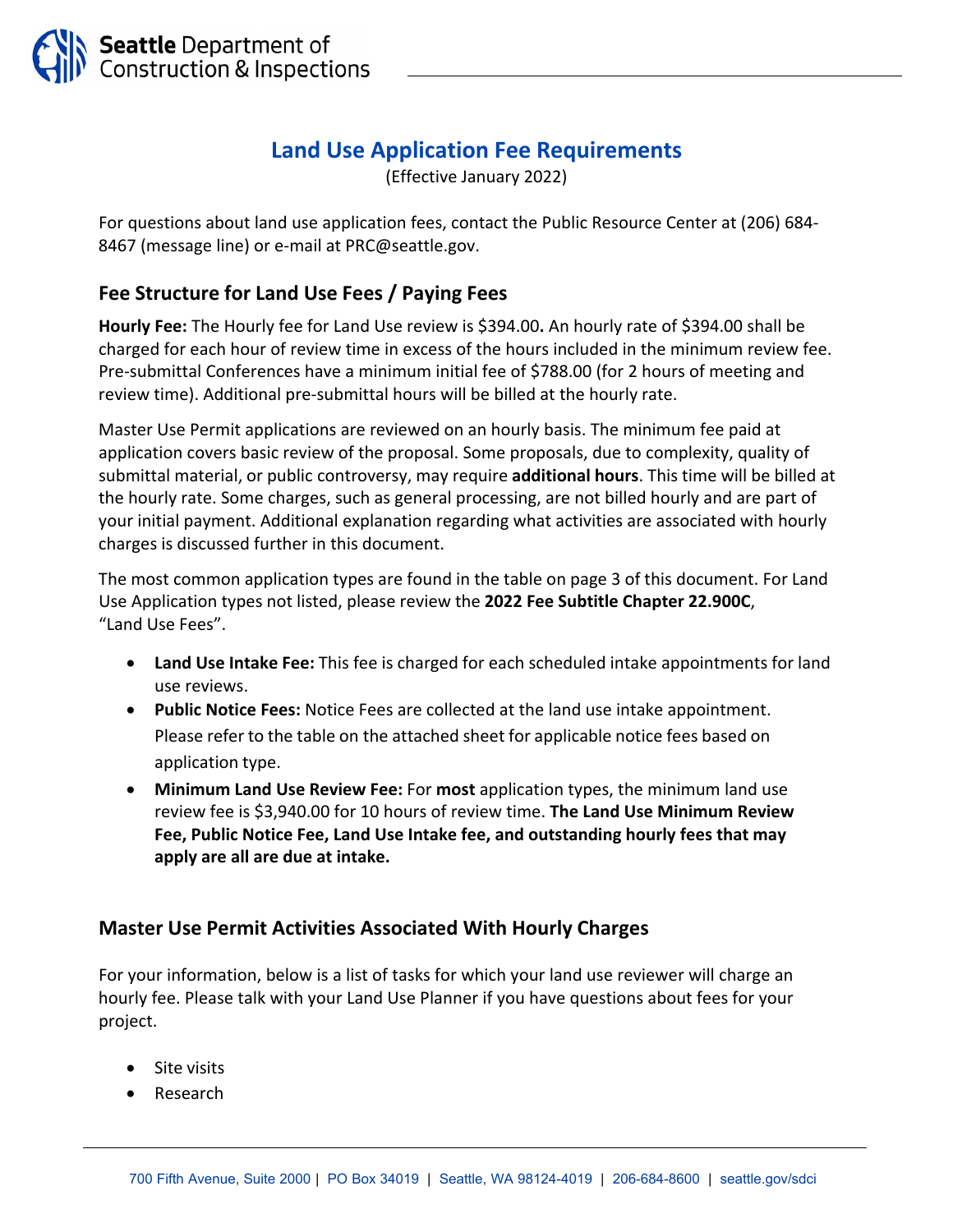- Zoning review
- Pre-submittal assistance
- Review of file application materials in preparation for written analysis and decision
- Corrected plan review (time and number dependent on quality and completeness of application materials)
- Land Use review on Building Permits
- Phone calls with neighbors
- Phone calls with project contact person, owner, and architect
- Meetings with neighbors
- Meetings with applicant, contact person, owner, architect
- Coordination and/or meeting with other City departments (Seattle Transportation, City Light, DON, SPU, etc.)
- Coordination and/or meeting with State agencies (DOE, Fish & Wildlife, etc.)
- Coordination and/or meeting with other SDCI reviewers (Geotech, wetlands, etc.)
- Presentation/discussion of project issues at team meetings, code interpretation meetings
- Design review public meetings
- Preparation of Design Guidelines and Recommendations
- Work with in-house Design team
- Drafting land use decisions
- Review of decision by supervisor
- Edits of decision for publication
- Reviewing project after published decision to assure conditions are met and plans reflect final design (for projects subject to Design Review)
- Preparation for appeal hearings
- Appeal hearings
- Demolition, TRAO coordination
- Final review of MUP issuance